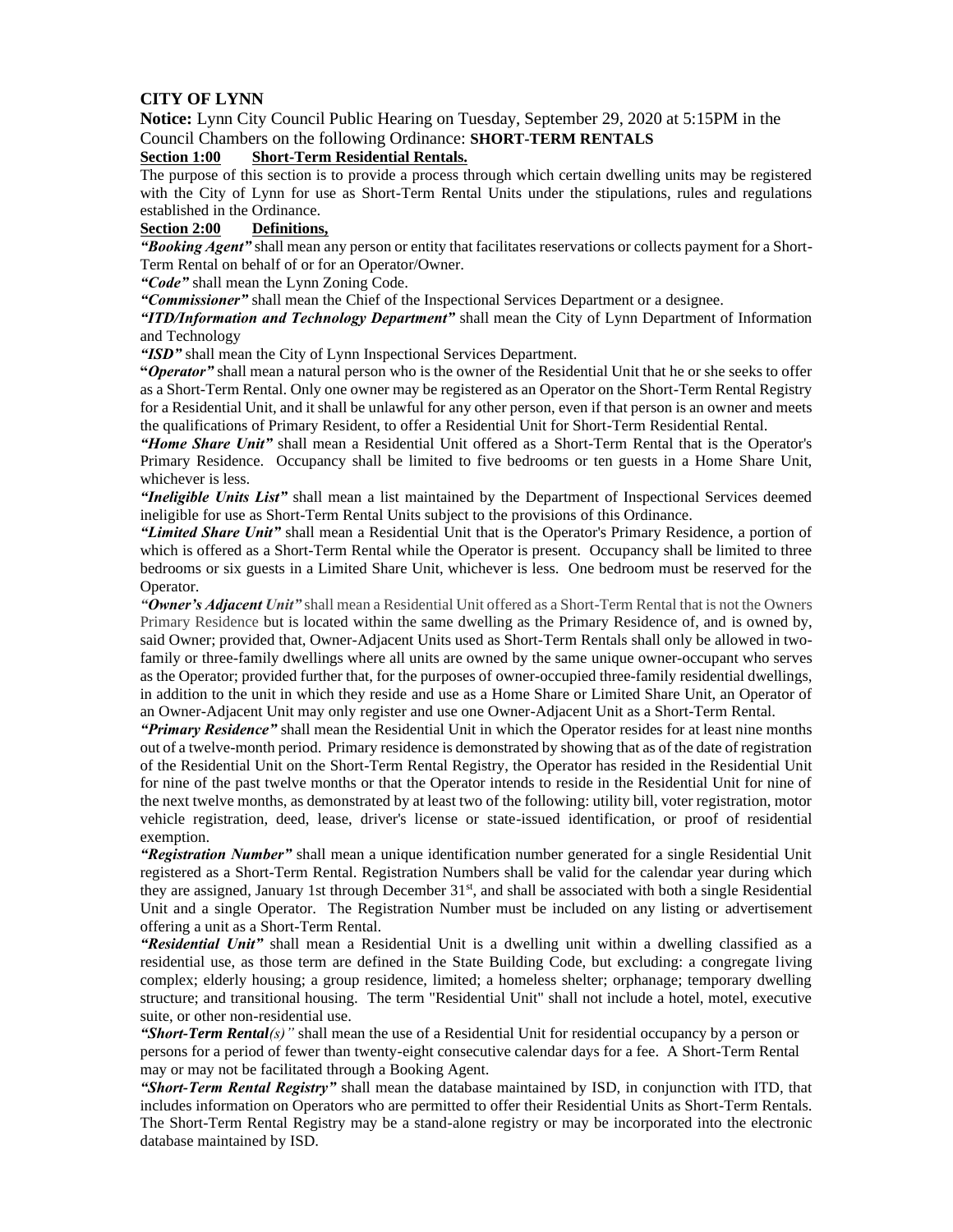## **Section 3:00 Short-Term Residential Rentals in the City of Lynn**.

No Residential Unit shall be offered as a Short-Term Rental except in compliance with the provisions of this Ordinance.

## **Section 4:00 Ineligible Residential Units.**

The following Residential Units are not eligible to be offered as Short-Term Rentals: (i) Residential Units designated as below market rate or income-restricted, that are subject to affordability covenants, or that are otherwise subject to housing or rental assistance under local, state, or federal law; (ii) Residential Units subject to any requirement of local, state, or federal law that prohibits the leasing or subleasing of the unit or use of the unit as a Short-Term Rental; (iii) Residential Units that are located within properties designated as "Problem Properties" or by the City's Problem Properties Task Force, or properties owned by property owners that own any property that is currently designated as a "Problem Property" as defined in City of Lynn Code of Ordinances, (iv) Residential Units that are the subject of 3 or more findings of violations of this section within a six-month period, or 3 or more violations of any municipal ordinance or state law or code relating to excessive noise, improper disposal of trash, disorderly conduct, or other similar conduct within a

#### six-month period.<br>Section 5:00 Residential Units Not Subject to Certain Provisions of this Chapter.

a. *Currently Licensed Lodging Houses.* Residential Unit offered as a Short-Term Rental that is located in a dwelling holding a current and valid Certificate of Occupancy as a lodging house from ISD and a lodging house license from the Lynn Licensing Board as of the effective date of this Ordinance shall be subject to the registration requirements contained herein, but shall not be subject to any other limitations contained in this Ordinance.

b. *Existing Bed and Breakfasts.* A Residential Unit offered as a Short-Term Rental that holds a current and valid Certificate of Occupancy as a bed and breakfast from ISD as of the effective date of this Ordinance shall be subject to the registration requirements contained herein, but shall not be subject to the limitations contained in this Ordinance.

c. *Residential Units Contracted for Hospital Stays.* The use of a dwelling unit or portion thereof for which a contract exists between the owner of the dwelling unit and a health-care facility or government entity or non-profit organization registered as a charitable organization with the Secretary of the Commonwealth of Massachusetts or classified by the Internal Revenue Service as a public charity or private foundation that provides for the temporary housing in such unit of individuals who are being treated for trauma, injury, or disease, or their family members, shall not be considered a Short-Term Rental.

d. *Residential Units Used for Furnished Institutional or Business Stays.* The use of a Residential Unit for which a contract or an agreement exists between the building owner, a corporate housing operator and an institution or business for the temporary housing of employees or individuals affiliated with such institutions or business, where the minimum stay is at least ten days, shall not be considered a Short-Term Rental.

# **Section 6:00 Requirements for Short-Term Rentals.**

An Operator may only offer one (1) whole unit listing at a given time subject to the following provisions: a. *Registration.* Registration pursuant to this Ordinance.

b. *Short-Term Rental of a Limited Share Unit***:** An Operator may offer his or her Limited Share Unit as a Short-Term Rental for 365 days per year.

c. *Short-Term Rental of a Home Share Unit:* An Operator may offer his or her Home Share Unit as a Short-Term Rental for up 365 days per year.

d. *Short-Term Rental of an Owner-Adjacent Unit:* An Operator may offer his or her Owner-Adjacent Unit as a Short-Term Rental for 365 consecutive days per year.

e. *Permission of Owner:* An Operator must certify at the time of registration that he or she has the following permissions to offer his or her Residential Unit as a Short-Term Rental: (i) Operator is the owner of the Residential Unit offered as a Short-Term Rental; and (ii) that offering the Residential Unit as a Short-Term Rental complies with applicable condominium documents, bylaws, or other governing documents.

f. *Local Contact:* When registering, an Operator must provide his or her name and contact information and in the event the Operator is not present during the Short-Term Rental the name and contact information of an individual who is able to respond in person to any issues or emergencies that arise during the Short-Term Rental within two (2) hours of being notified. Contact information must include a telephone number that is active 24 hours per day to tenants, Short-Term Rental occupants, and public safety agencies. This phone number shall be included in the registration of the Short-Term Rental unit at the time of registration.

g. *No Outstanding Violations.* The Residential Unit offered as a Short-Term Rental shall not be subject to any outstanding building, sanitary, zoning, or fire code violations, orders of abatement, or stop work orders, or other requirements, laws or regulations that prohibit the Operator from offering the Residential Unit as a Short-Term Rental.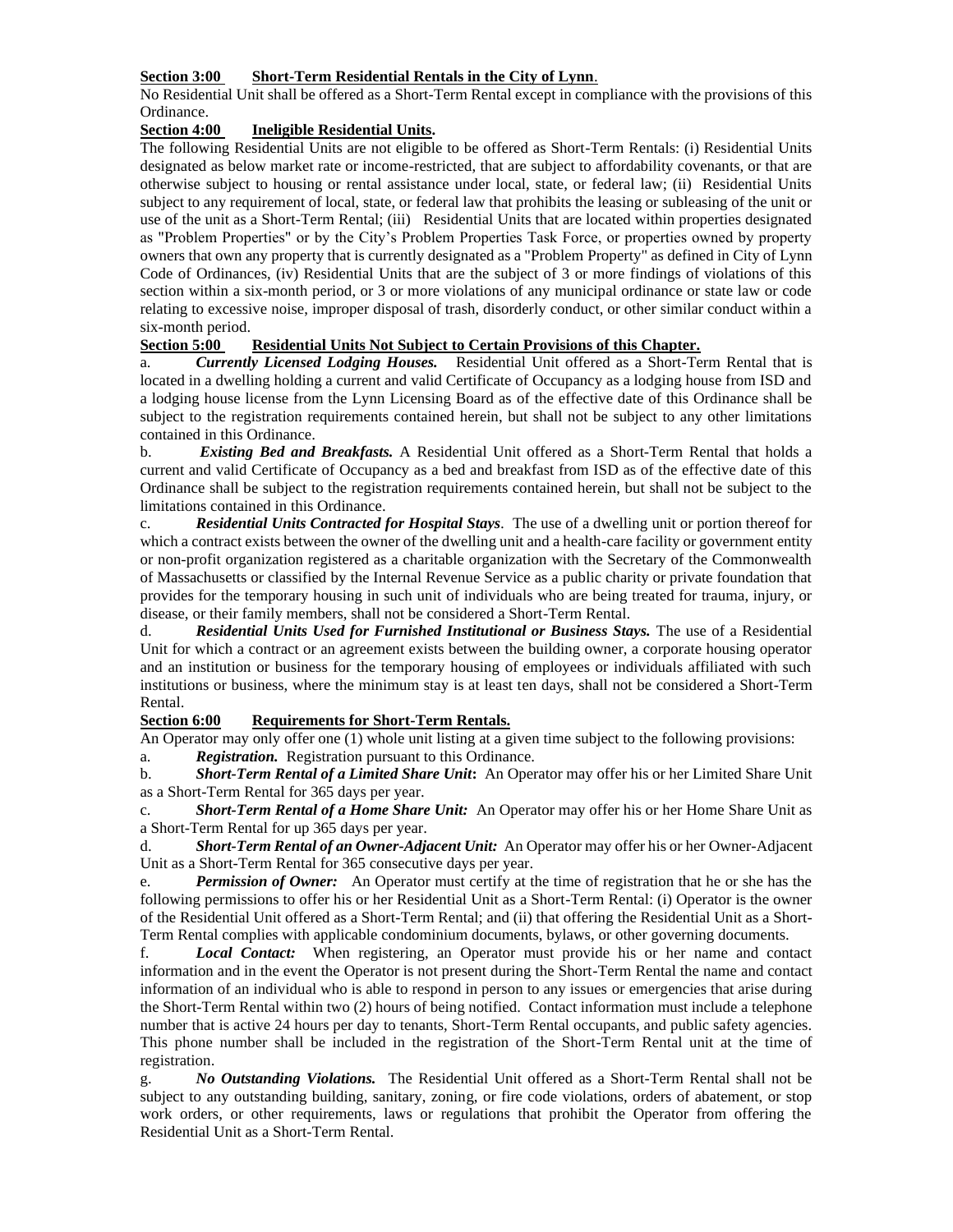If a violation or other order is issued after the Residential Unit has been listed on the Short-Term Rental Registry, ISD shall suspend the Residential Unit's registration on the Short-Term Rental Registry until the violation has been cured or otherwise resolved.

h. *Compliance and Interaction with Other Laws.* Operators shall comply with all applicable federal, state, and local laws and codes, including but not limited to the Fair Housing Act, M.G.L. c. 151B and local equivalents and regulations related thereto, and all other regulations applicable to residential dwellings. The Residential Unit offered as a Short-Term Rental shall be in compliance with City of Lynn Code of Ordinances and the Sate sanitary Code and State Building Code. Those Residential Units offered as Short-Term Rentals shall be subject to "An Ordinance Requiring All Rental units in the City of Lynn to be Inspected to Ensure Compliance with the State Building and Sanitary Codes at a Minimum of Every Five Years", including the payment of fees contained therein.

i. *Retention of Records.* The Operator shall retain and make available to ISD, upon written request, records to demonstrate compliance with this section, including but not limited to: records demonstrating number of months that Operator has resided or will reside in Residential

Unit; records showing that Operator is the owner of Residential Unit offered as a Short-Term Rental; and records demonstrating number of days per year that Residential Unit is offered as a

Short-Term Rental. The Operator shall retain such records for a period of three years from the date the Residential Unit is registered with ISD.

## j. *Notifications.*

- (i) The Operator shall include the registration number issued by ISD on any listing offering the Residential Unit as a Short-Term Rental and shall post a sign on the inside of the Residential Unit providing information on the location of all fire extinguishers in the unit, and, if applicable, the location of all fire extinguishers, fire exits and pull fire alarms in the dwelling.
- (ii) The Booking Agent shall permit an Operator to include the registration number issued by ISD on any listing offering the residential unit as a Short-Term Rental.
- (iii) The Operator shall, within thirty days of approved registration, provide notice to abutters of a Residential Unit that the Residential Unit has been registered as a Short-Term Residential Rental. For the purposes of this section, an abutter shall be defined as any residential dwelling located within 300 feet of said Residential Unit.

# **Section 7:00 Short-Term Rental Registration Process; Certifications; Fee.**

a. *Registration Process.* An Operator who wishes to offer his or her Residential Unit as a Short-Term Rental shall register with ISD, online or in a paper form prescribed by ISD, to be listed on the Short-Term Rental Registry. A registration shall be valid for a one-year term, from

January 1 through December 31 of each year. An Operator shall provide information to be listed on the Registry, including: Operator name, address of Residential Unit, Operator's relationship to the unit, whether Residential Unit is being offered as a Limited Share, Home Share or Owner Adjacent Unit, and other information as required by ISD. The Operator shall also certify that he or she and the Residential Unit comply with the requirements of this section. An Operator who successfully registers his or her Residential Unit as a Short-Term Rental shall be issued a registration number.

Upon submission, and on an on-going basis as necessary, registration information shall be compared to information managed and maintained by City departments, including, but not limited to ITD, in order to efficiently and effectively verify compliance with the provisions of this Ordinance. ISD shall make submissions to the Short-Term Rental Registry, or data contained within such submissions, available electronically within thirty (30) days.

b. *Fees.* Units shall be annually recorded in the Short-Term Rental Registry pursuant to the following:

- (i) The annual registration fee for Limited Share Units shall be twenty-five dollars (\$25.00).
- (ii) The annual registration fee for Home Share Units shall be two-hundred dollars (\$200.00).
- (iii) The annual registration fee for Owner-Adjacent Units shall be two-hundred dollars (\$200.00).

c. *Re-registration Upon Unit Turnover.* A registration shall be tied to both the Residential Unit and the Operator and will not automatically transfer upon the sale of the unit. New Operators are responsible for ensuring that they re-register with ISD to obtain a new registration number if they wish to continue to list the Residential Unit on the Short-Term Rental Registry.

d. *Amending Registration Upon Change in Primary Residence.* If an Operator offering a registered Residential Unit ceases to be a Primary Resident of the unit, the Operator shall immediately notify ISD to remove the unit from the Short-Term Rental Registry.

e. *Bulk Registration by Booking Agent.* Nothing herein shall prohibit a Booking Agent from entering into an agreement with the City to provide registration services for Short-Term Rental Operators.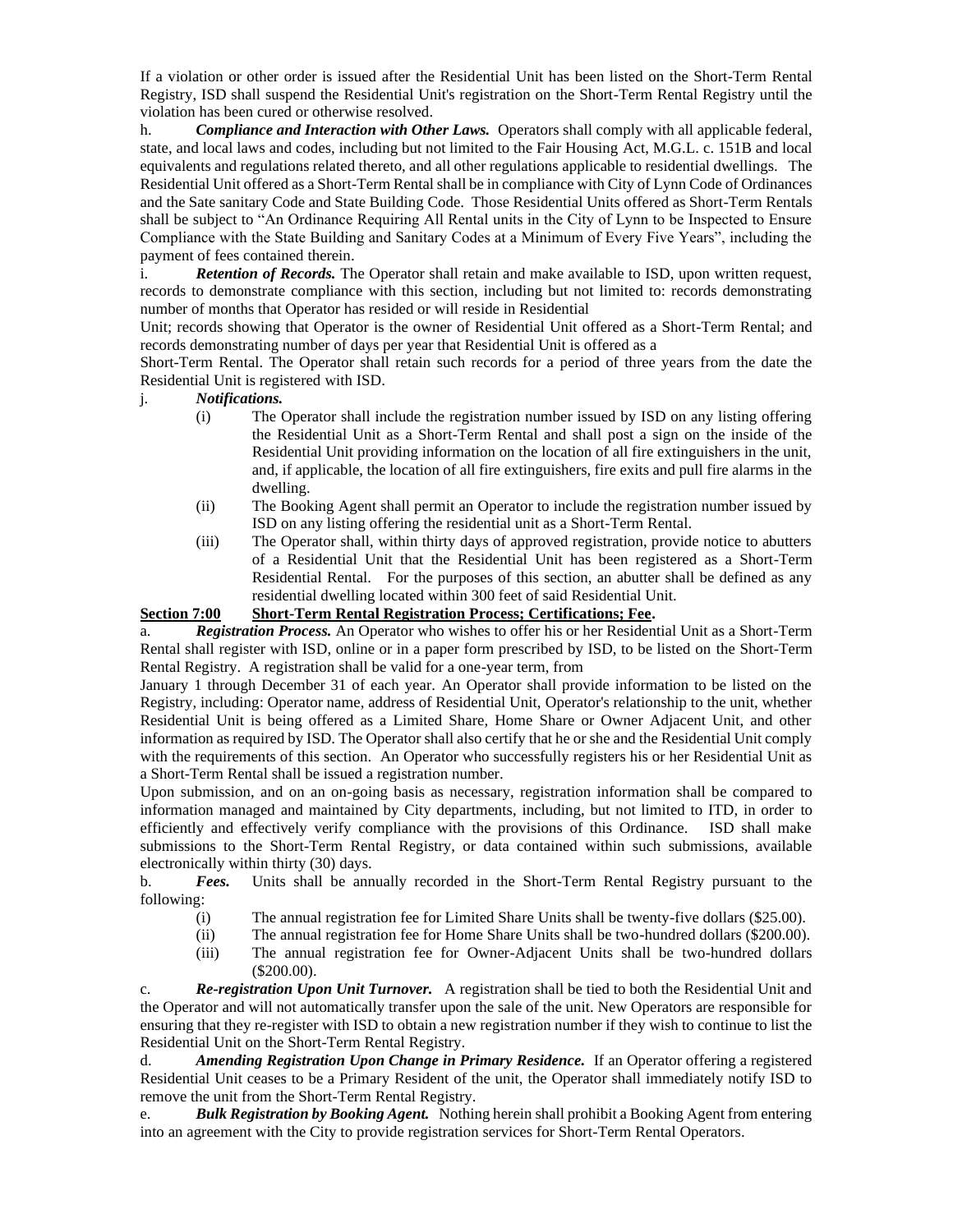## **Section 8:00 Room Occupancy Excise***.*

A Residential Unit subject to the provisions of this ordinance that is also subject to the Room Occupancy Excise under M.G.L. c. 64G or any other excise or surcharge pertaining to Short-Term Rentals or transient occupancy shall comply with the provisions of said statutes. Notwithstanding any provision or requirement to the contrary, an Operator may use a Booking Agent for the purposes of collecting and remitting the applicable room occupancy excise to the Commonwealth, and said Booking Agent shall enter into an agreement with the City for the collection and remittance of such tax. If an Operator does not use a Booking Agent to collect payment for a Short-Term Rental, the Operator shall be responsible for collecting and remitting the applicable room occupancy excise tax to the Commonwealth.

# **Section 9:00 Complaint Process; Violations.**

a. *Complaint.* A complaint alleging that a Residential Unit is in violation of this section or any applicable law, code or regulation may be filed with ISD. The complaint must contain the Residential Unit's address, unit number, date and nature of alleged violation(s), and name and contact information of complainant.

b. *Review of Complaint.* Within thirty (30) days after receipt of a complaint, the Commissioner or a designee shall investigate the complaint and shall determine whether there may be a violation. If the alleged violation is under the jurisdiction of another city or state or federal agency, the Commissioner shall refer the complaint to such agency for further action. Upon a finding of a potential violation, the Commissioner or designee shall serve notice of the violation upon the Operator of the Residential Unit at issue, if such unit is listed on the Short-Term Rental Registry, and upon the owner or resident agent of record of the Residential Unit at issue, if such unit is not listed on the Short-Term Rental Registry. The Commissioner shall keep records of all complaints received and determinations made.

c. *Right to Hearing.* A person upon whom a notice of violation has been served may request a hearing from ISD by filing a written petition requesting a hearing on the matter with ISD within fourteen (14) days after the day the notice of violation was served. Upon receipt of a petition for hearing, the Municipal Hearing Officer shall notify the complainant of the place, date and time of the hearing. The hearing shall occur no later than two (2) weeks after the date ISD receives the petition for hearing. The time period in which violations must be remedied shall be stayed upon receipt of the petition for a hearing until such time as the hearing is held and the Municipal Hearing Officer has issued a decision.

d. *Decision.* Within seven days after the conclusion of the hearing, the Municipal Hearing Officer shall sustain, modify, or withdraw the notice of violation and shall inform the person upon whom a notice of violation has been served, in writing, of its decision and the reasons therefor. If the Municipal Hearing Officer sustains or modifies the notice of violation, said violation shall be remedied within the time period allotted as issued or in the modification.

If a written petition for a hearing is not filed with ISD within fourteen (14) days after the notice of violation has been served, or if, after a hearing, the notice of violation has been sustained in any part, each day's failure to comply with the notice of violation within the time allotted as issued or modified shall constitute a separate violation.

e. *Judicial appeals.* Any person aggrieved by a final decision of Municipal Hearing Officer with respect to a notice of violation or any other order issued under this section may seek relief therefrom in any court of competent jurisdiction as provided by the laws of the Commonwealth.

## **Section 10:00 Penalties.**

a. *Offering an Ineligible Unit as a Short-Term Rental.* Any person who offers a unit as a Short-Term Rental, or any Booking Agent who accepts a fee for booking a unit as a Short-Term Rental, where such unit is not an eligible Residential Unit, shall be fined three hundred dollars (\$300) per violation per day. Each day's failure to comply with a notice of violation or any other order shall constitute a separate violation. The Commissioner or a designee may also seek an injunction from a court of competent jurisdiction prohibiting the offering of the unit as a Short-Term Rental.

b. *Failure to Register.* Any person who offers an eligible Residential Unit as a Short-Term Rental without registering with ISD, or any person who offers an eligible Residential Unit as a Short-Term Rental while the unit's registration on the Short-Term Rental Registry is suspended, shall be fined one hundred dollars (\$100) per violation per day. Each day's failure to comply with a notice of violation or any other order shall constitute a separate violation.

c. *Failure to Comply with Notice of Violation.* Any person who fails to comply with any notice of violation or other order issued pursuant to this section by the Commissioner or a designee for a violation of any provision of this section shall be fined one hundred dollars (\$100) per violation per day. Each day's failure to comply with a notice of violation or any other order shall constitute a separate offense.